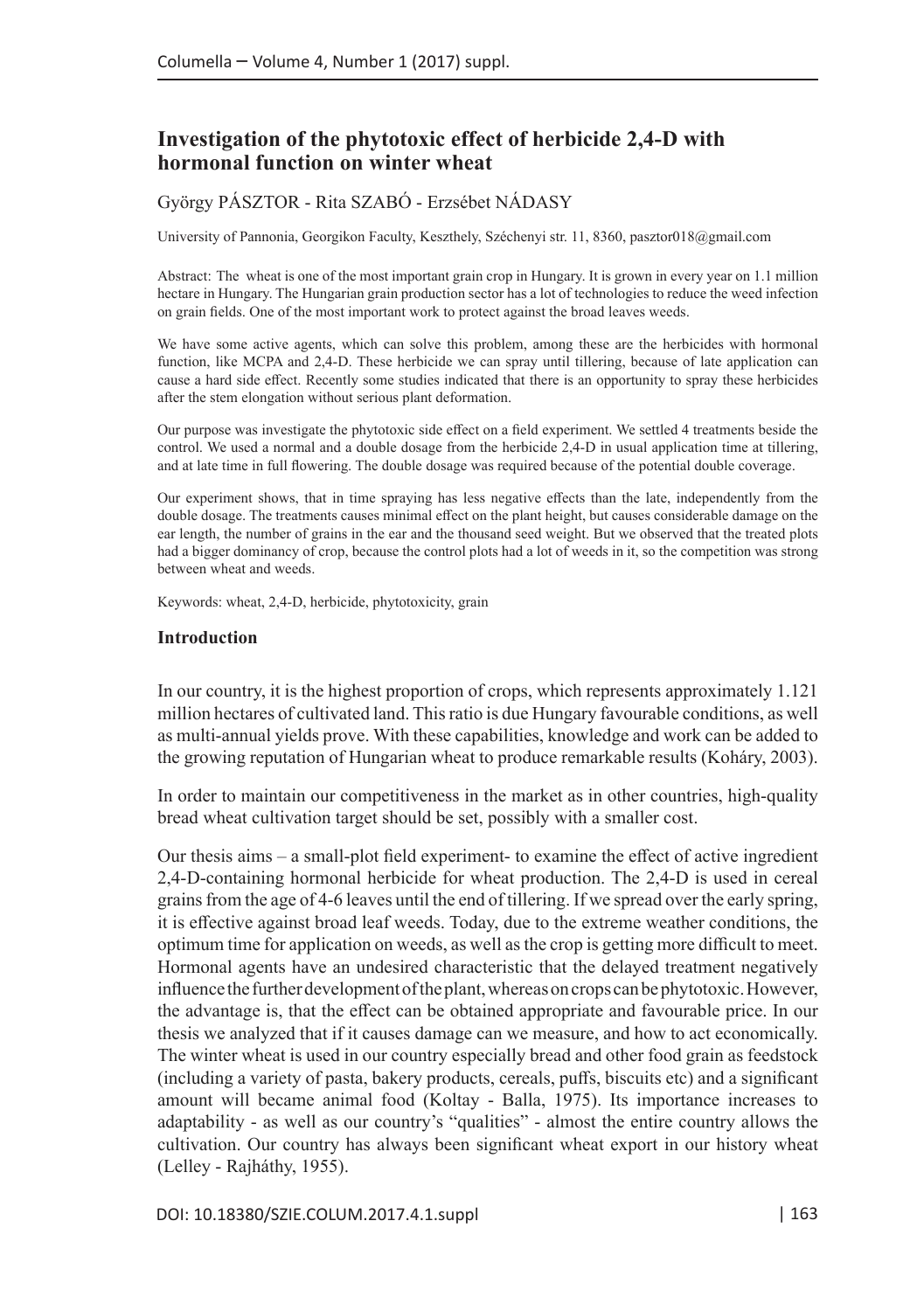In recent years, domestic wheat acreage was formed around 1.1-1.2 million hectares, although the more profitable crops grown increasingly pushes down this area. It is important that a crop, grown on such a large area need special treatment, and needs the many year cultivation experiments

Considering the expected population growth of 1.14% forecast for the year, further increasing the production of cereals will be needed in the future and thus increasing the per hectare yield level could be the basis (Láng - Bedő, 2012).

# **Materials and Methods**

The experiment took place in the fall  $2015<sup>th</sup>$  on a field near Sümegprága. The size of the area was 3 ha. The forecrop was sunflower. The varieties for the experiment were selected from among the currently cultivated varieties.

We chosed the winter wheat named Amerigo, which variety has outstanding productivity and stable milling quality, and also has a high-yielding, very good yield stability, middlelate maturing, shredded wheat.

The plant is medium height, leg strength, their stamina is good, and it has an average tendency to shatter. Above-average winter-hardiness. Has high gluten content, protein content, falling number of good quality, and has a flour mill I. quality.

The object of the experiment was based on the 2,4-D herbicide impact assessment. The 2,4-D is a selective hormonal herbicide, used against the dicotyledonous, broad-leaved weed species (Erdei, 2011). During the experiment, we selected twenty parcels, and we studied the effect and phytotoxic symptoms of the U-46D Fluid SL agent, which contains 2,4-D (Tab.1). We used on the parcels several treatments, including normal and double dosage in suggested application time (in the stage of 3-5 leaves, in the second decade of march) and normal and double dosage in overdue application (just before the flovering, in the end of april). With the double treatment we studied the effect of herbicide on occasional double-sprayed parts of the fields. And also, the experiment contained control parcels too. Normal dosage was 1,4 l/ha<sup>-1</sup>, double dosage was 2,8 l/ha<sup>-1</sup>.

*Table 1.: Distribution of treatments*

| Treated parcels |        |  |  |  |  |  |
|-----------------|--------|--|--|--|--|--|
| $\cdot$         | Repeat |  |  |  |  |  |
| <u>.</u>        | Repeat |  |  |  |  |  |
| <u>.</u>        | Repeat |  |  |  |  |  |
| т.              | Repeat |  |  |  |  |  |

Abr.: 1: Normal time, normal dosage, 2: normal time, double dosage, 3: overdue time, normal dosage, 4: overdue time, double dosage, 5: Control parcels.

Aims our experiment were investigation phytotoxic effect of hormonal products on winter wheat. In support of this action or refute the following measurements were performed:

- plant height
- ear length
- thousand seed weight
- seed number per ear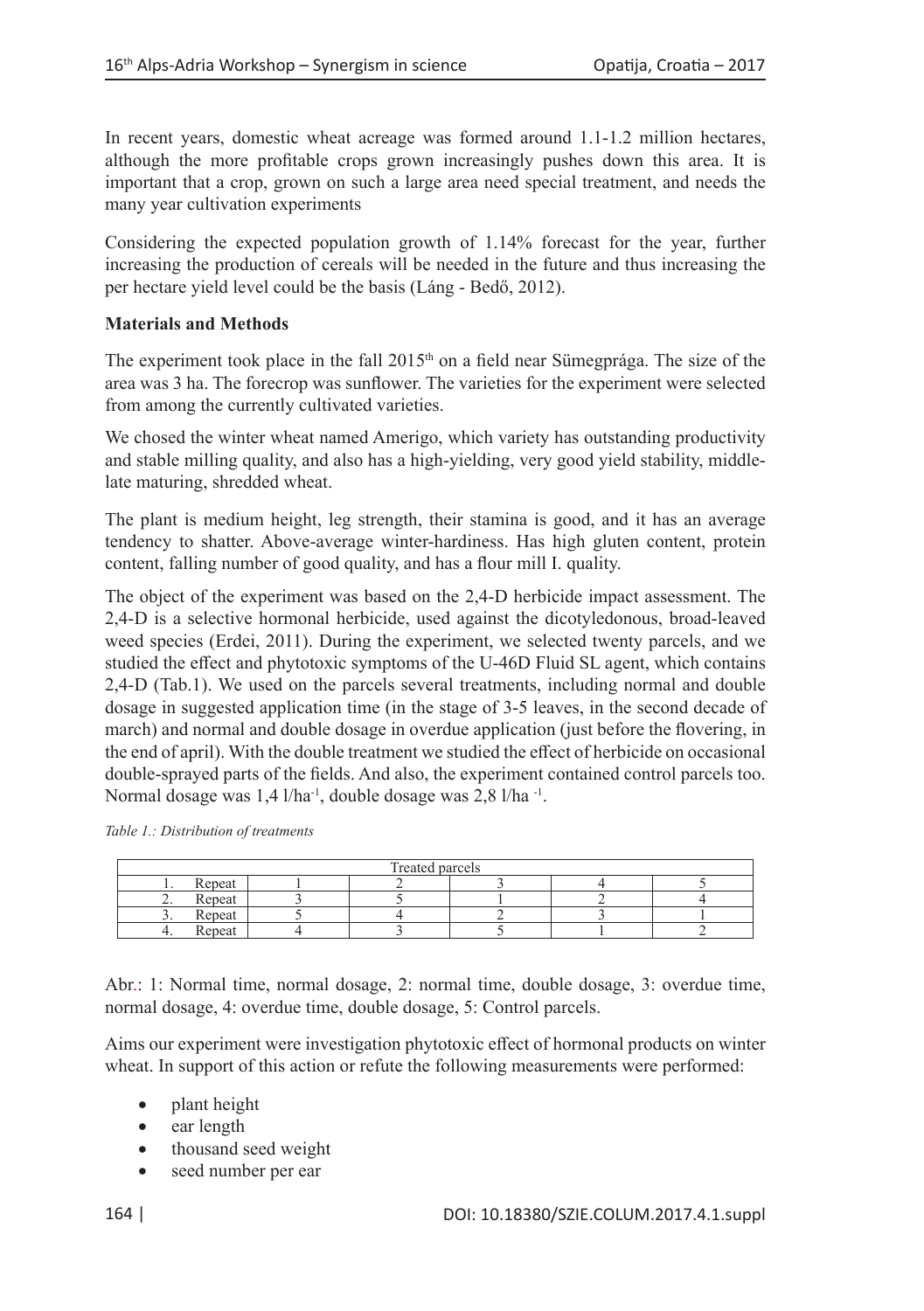After the measurements were carried out a comparative analysis, which credibility factor we supported analysis of variance.

#### **Results and Discussion**

The weed infection was weak on the field (under 10 % before the threatment), the most common weeds were tipical grain weeds, including *Papaver rhoeas, Tripleurospermum inodorum*, but the weed with the highest coverage was *Ambrosia artemisiifolia* and the *Chenopodium* and *Amaranthus* species. After the treatment only the control parcel left infected, the other parcels were clear, with under 1 % weed coverage.

First we measured the plant height. The results we obtained shows, that the active ingredient 2,4-D does not affected the height of the plants in the single dose plots. In the double dose in normal and delayed-time plots the plant heights were decreased. This decreasing was statistically justified. It was also observed, that in the control plot plant height was significantly lower than the rest of the parcels. This significant decrease is caused by the continuous weed competition (Fig. 1).



*Figure 1.: Effect of treatments on the plant heights*

When the harvest started, we measured the ear length, the seed number per ear and the thousand seed weight. The ear length between the normal treatments and the delayed treatments was different (approx. 1 cm). In the late-treated plots we found deformed and bent ears too. The reason for this is the phytotoxic effect of the applied herbicide. But, on the control parcels the measured values was significantly lower than the treated parcels. Our opinion is, that the reason of the weak results that on the control parcels were under strong competition of weeds (Fig. 2). The seed number per ear was also affected by the herbicide, but the weakest production was by the control plot, because of the competition between wheat and weeds. We found clear correlation between the number of ears per eye and ear length. The difference was also statistically justified. The herbicide causes yield loss, because the number of seeds within the ear decreased in any case. The last treatment, just before flowering causes fertility problems, and because of that the ear length decreased (Fig.3). We observed, that in those ears were shrivelled, shrunken seeds too.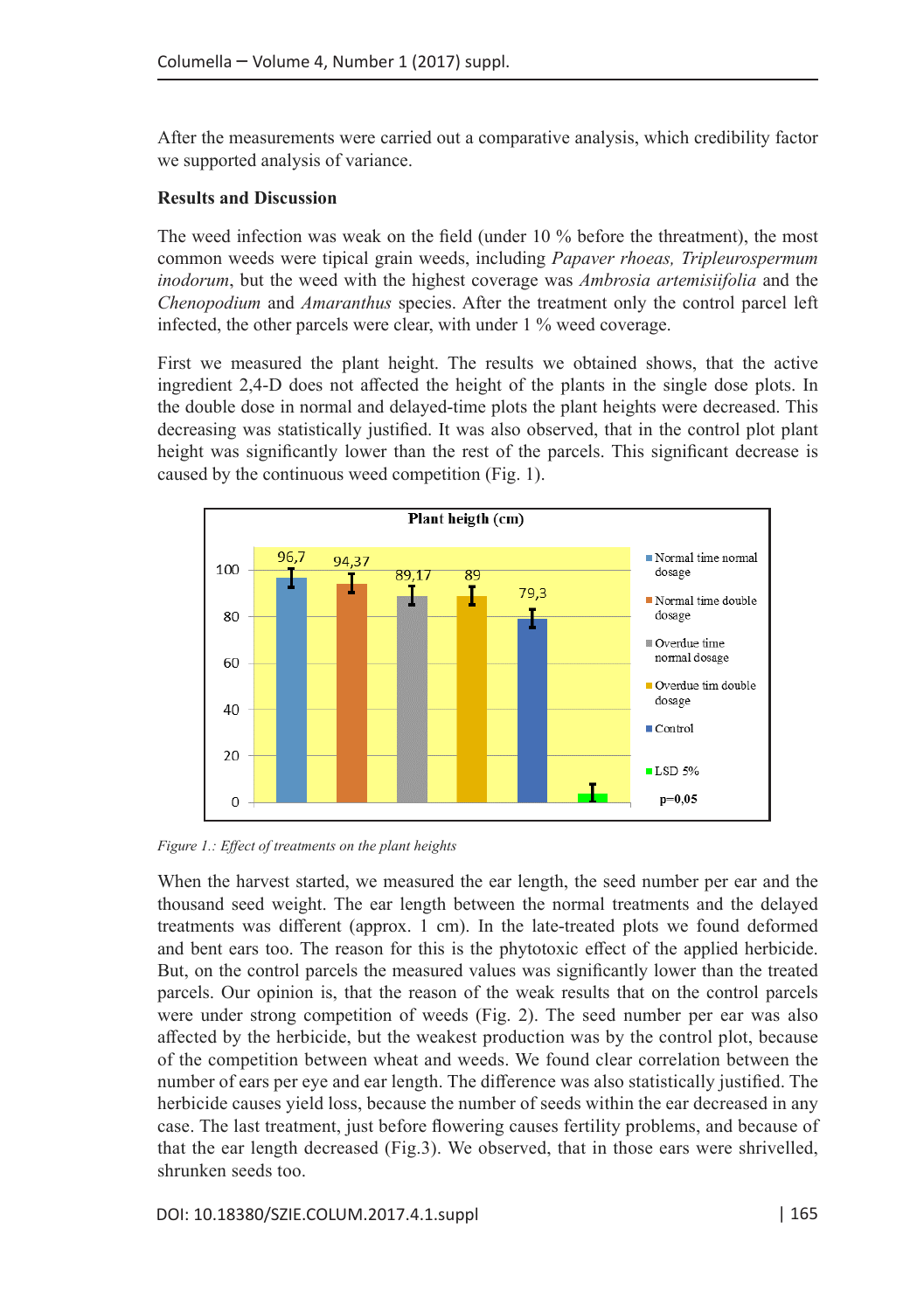

*Figure 2.: The length of the ears in differently treated parcels*



*Figure 3.:The number of the seeds per ears influenced by 2,4-D*

The seed number per ear was also affected by the herbicide, but the weakest production was by the control plot, because of the competition between wheat and weeds. We found clear correlation between the number of ears per eye and ear length. The difference was also statistically justified. The herbicide causes yield loss, because the number of seeds within the ear decreased in any case. The last treatment, just before flowering causes fertility problems, and because of that the ear length decreased (Fig.3). We observed, that in those ears were shrivelled, shrunken seeds too.

The last factor, that we observed, was the thousand seed weight. We observed, that in the plots, where we used the herbicide, produced less seeds than the control parcels. The control showed an improved value compared to the delayed treatments. Statistically verifiable results were obtained in the single and double-dosed treatments to the normal treatment time. The result of the delayed treatment was statistically not justified. This means that the harmful effects of 2,4-D has not been proved in this case (Fig. 4).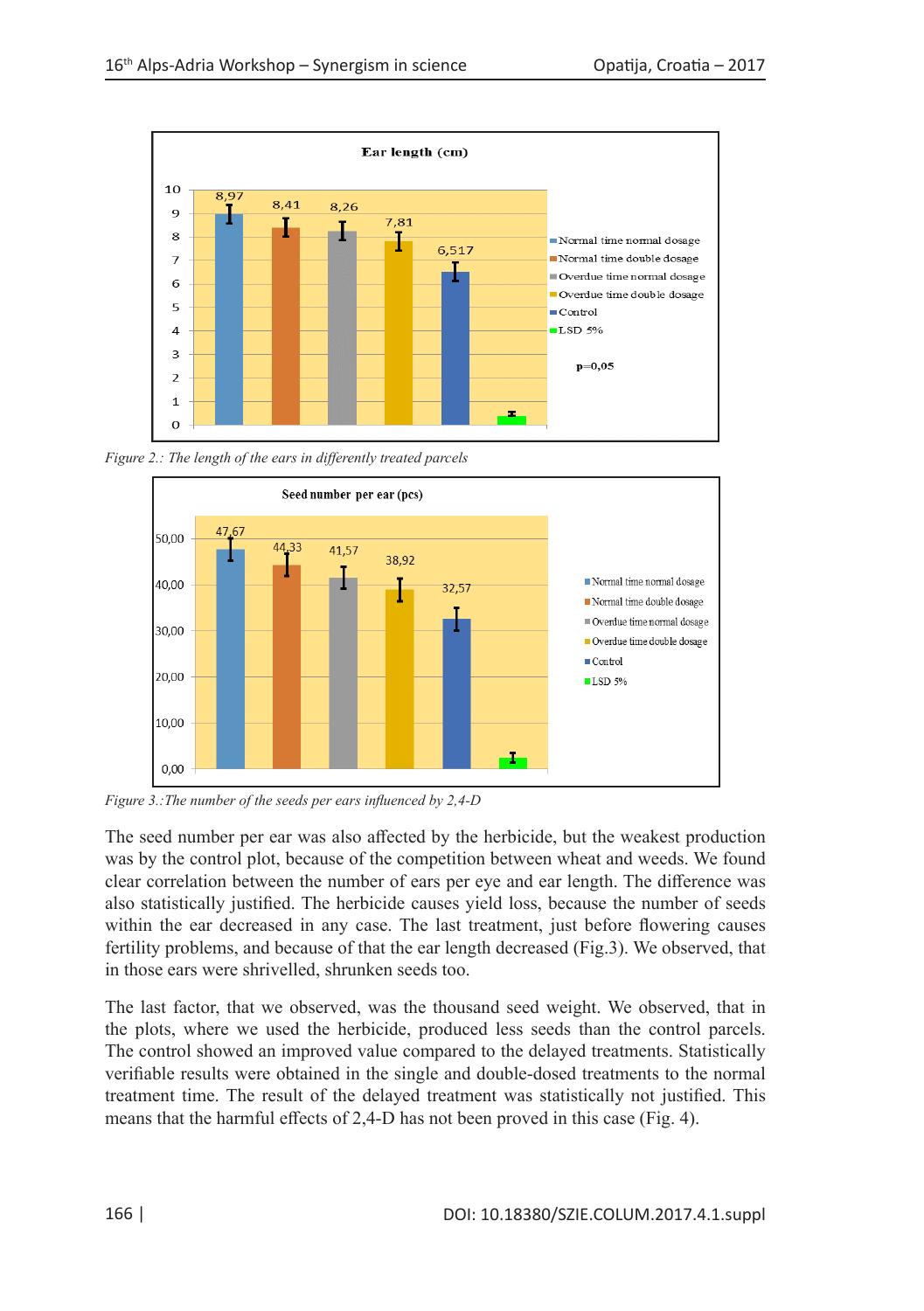

*Figure 4.: The thousand seed weights of wheat in the treatments*

## **Conclusions**

Our goal was to analyze the problem with the double dosage, if it occurs, when the spraying accuracy or in case of insufficient air movement causes overlapping. The conclusion is, that the treatments occurred phytotoxic symptoms. The ear length and the thousand seed number is demonstrably reduced in the treated area, and therefore the double dose showed yield reducing effect on wheat. On the environmental and economic point of view, in all cases, we need to use the rules set out in the spraying, the spraying machine maintenance should be carried out, and we need to use precise application. The delayed doses shows the problem, when because of the event of wet weather we cannot perform a normal treatment. In these plots we can clearly see the phytotoxic symptoms.

With the delayed, double dosage treatment we wanted to prove the problem with the overlapping. In this case, the plants showed an increased phytotoxic symptoms, including ear deformations, spike shortening and varying degrees of distortion. The results show, that if we need those delayed treatments, we must do it with utmost care.In the control plots , however, were all results weaker then the treated plots, for example the plant height was 18 percent lower than in the parcel threated with normal time and normal dosage. The seed number per ear was also affected, the weeds caused 32 percent of loss in the seeds in one ear. Those values were proven significant.Weeds cause an adverse effect to the wheat, it was falling behind in development. It follows, that the weeds can cause serious problems, especially in large groups from the  $T<sub>4</sub>$  weeds, and mixed with perennial weeds.

Overall, the evaluation of the experiment proved that we cannot grow wheat under extensive growing conditions. There is a need to intervene early weed control. On the control parcels were the biggest loss, and this loss was also proven signicifant. It was proved by the measurements, that the double-dose treatment causes the biggest rate of decline (for example the number of seeds per ear was affected by the double dosage and overdue time threatment, the loss was high - 20 % - , but the magnitude of declining is still not bigger, than in the control plot value (32 %). It is clearly established, that the treatment undergone by the non-optimal time is still better than the missed treatment. In any case, we need to use the applied regulations, so neither the environment nor the plant will be not damaged.